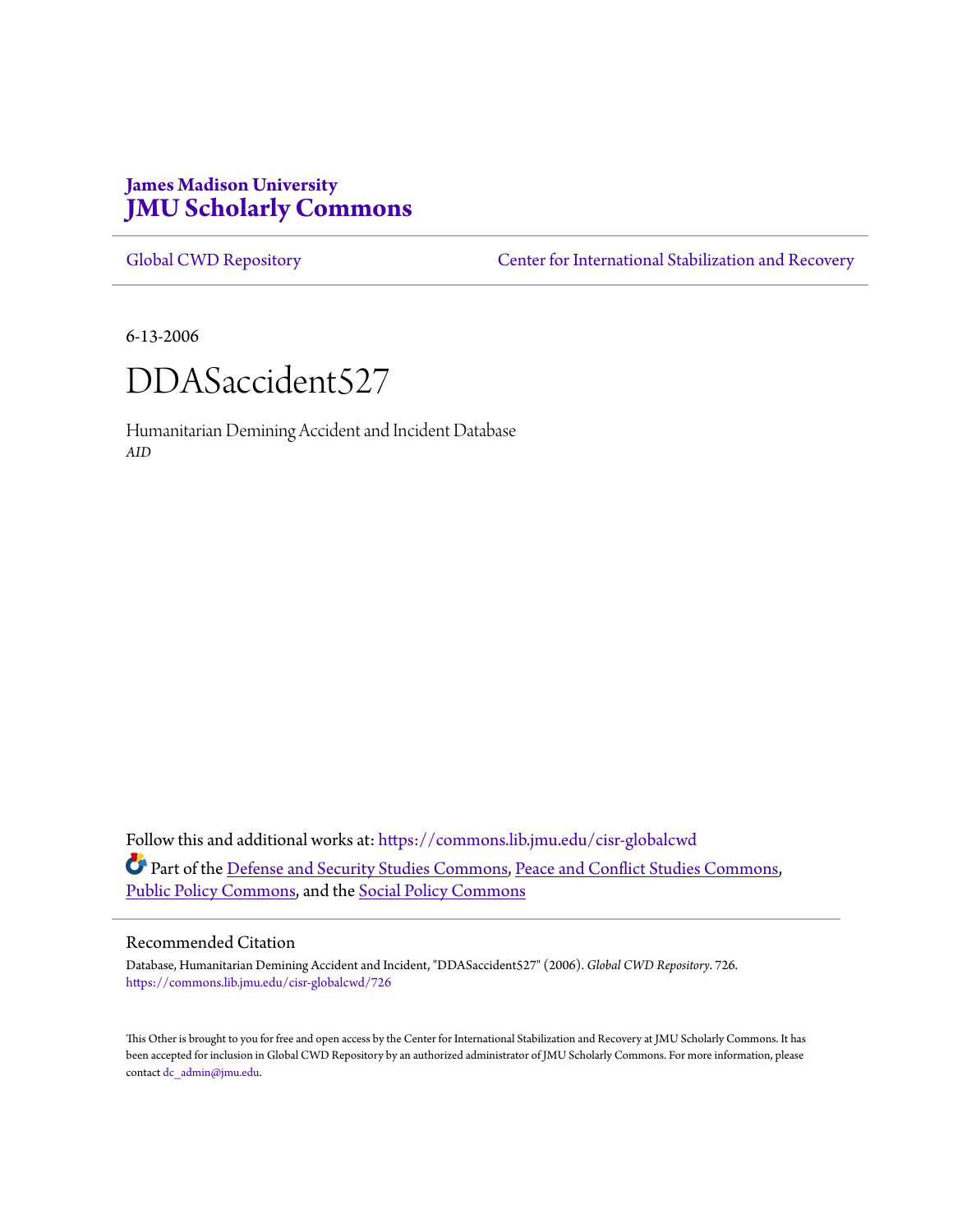## **DDAS Accident Report**

| Accident details                      |                                                    |                                                |                                                       |
|---------------------------------------|----------------------------------------------------|------------------------------------------------|-------------------------------------------------------|
| <b>Report date: 27/01/2008</b>        |                                                    | Accident number: 527                           |                                                       |
|                                       | <b>Accident time:</b> Not made available           | <b>Accident Date: 13/06/2006</b>               |                                                       |
| Where it occurred: Not made available |                                                    | <b>Country: Lebanon</b>                        |                                                       |
| <b>Primary cause:</b> Field control   | inadequacy (?)                                     |                                                | Secondary cause: Management/control<br>inadequacy (?) |
|                                       | <b>Class:</b> Excavation accident                  | <b>Date of main report:</b> Not made available |                                                       |
| <b>ID original source: None</b>       |                                                    | <b>Name of source:</b> [Name removed]          |                                                       |
|                                       | Organisation: [Name removed]                       |                                                |                                                       |
|                                       | <b>Mine/device:</b> No.4 Israel AP blast /<br>trag | <b>Ground condition:</b> rocks/stones          |                                                       |
| Date record created:                  |                                                    | Date last modified: 27/01/2008                 |                                                       |
| No of victims: 1                      |                                                    | No of documents: 1                             |                                                       |

**Map details** 

| Latitude:                    | Longitude:                             |
|------------------------------|----------------------------------------|
| <b>Coordinates fixed by:</b> | Alt. coord. system: Not made available |
| Map north:                   | Map east:                              |
| Map series:                  | Map scale:                             |
| Map sheet:                   | Map edition:                           |
|                              | Map name:                              |

## **Accident Notes**

inadequate investigation (?)

visor not worn or worn raised (?)

#### **Accident report**

Details of this accident have been withheld by the demining NGO that employed the Victim. A spreadsheet including the Victim's name and very brief details of the accident was made available in 2007. Some details can be inferred from the information released. For example, the Victim's head and face injury imply that he was not wearing his visor correctly.

This entry will be expanded if access to the report of the investigation is made available in future.

The spreadsheet data is reproduced below, edited for anonymity.

"Date and country. [Name removed] - Fractured skull, head/facial injuries.